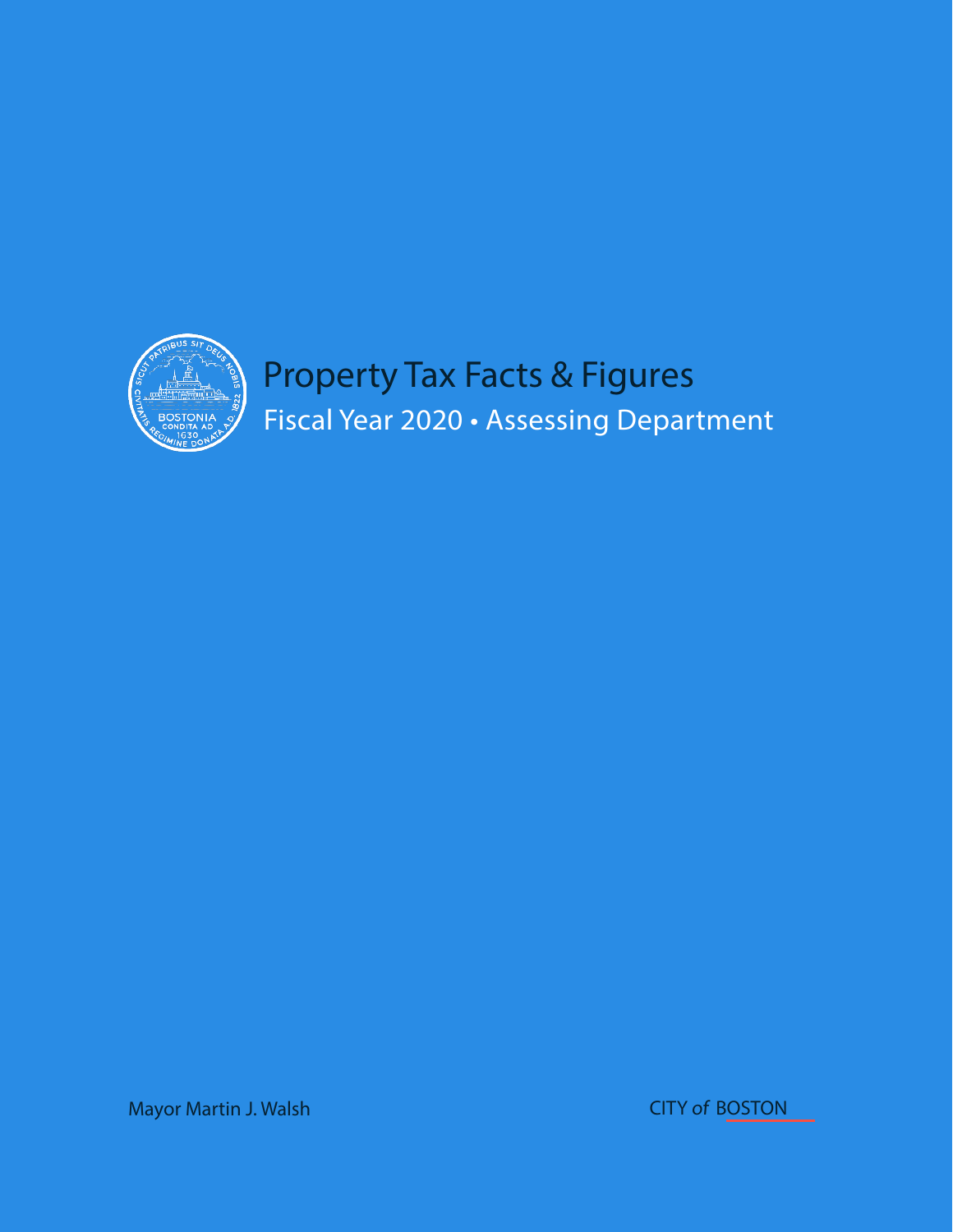# **TABLE OF CONTENTS**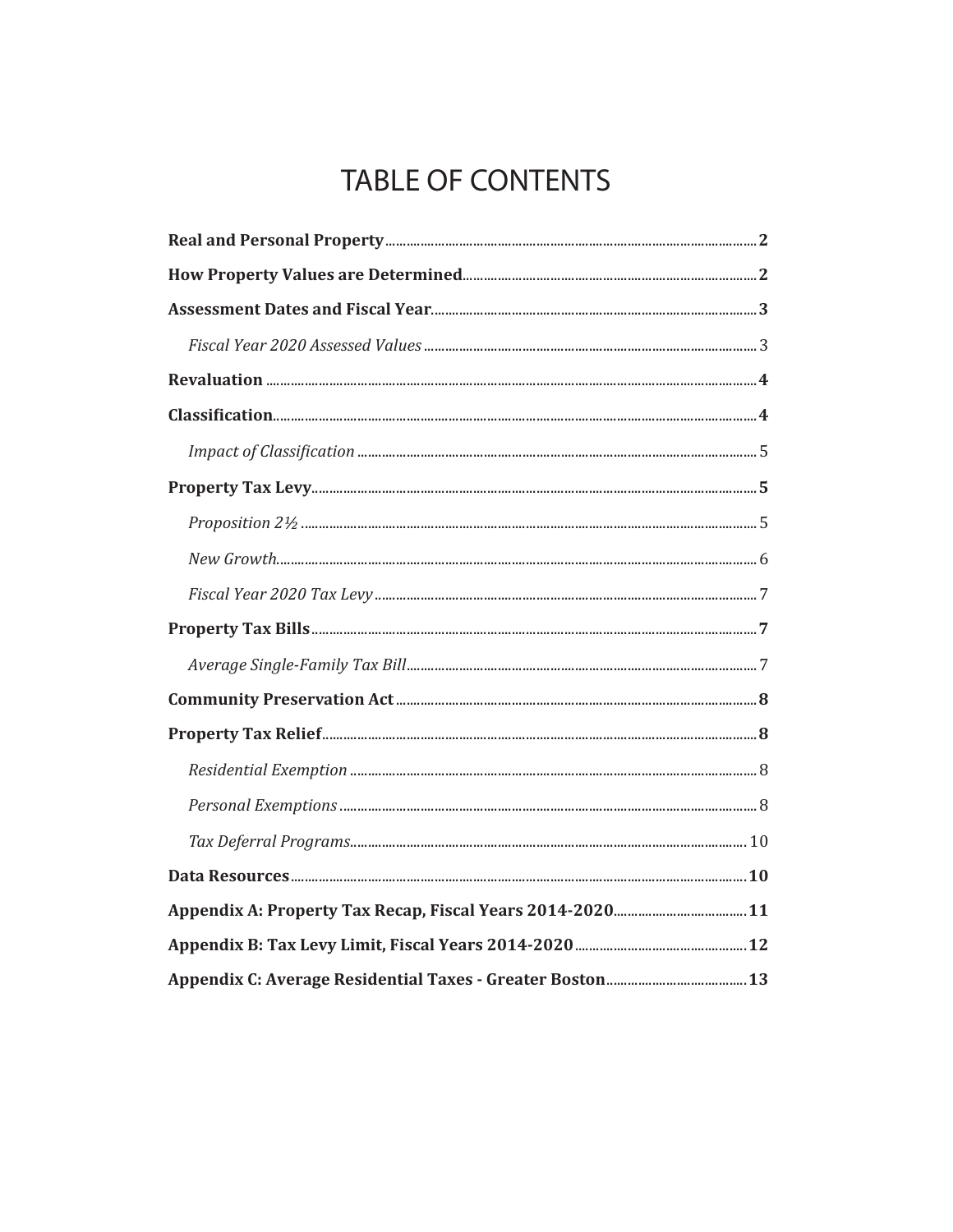

The City of Boston Assessing<br>Department's annual *Property Tax*<br>Facts & Figures report presents an<br>overview of property taxes in Boston using<br>charts and tables to illustrate historical Department's annual *Property Tax Facts & Figures* report presents an overview of property taxes in Boston using charts and tables to illustrate historical trends. The property tax data in this report allows a taxpayer to compare Fiscal Year 2020 assessments and tax rates with those in prior years and with those in other municipalities. Background information on the assessment process as well as relevant statutory considerations are offered for contextual purposes.

The Assessing Department has published the *Facts & Figures* reports for many years as a useful resource for taxpayers. You can obtain prior-year reports by visiting the Assessing Department website at boston. gov/assessing. Reports are located under More Resources, *Facts & Figures* reports.

#### **Real and Personal Property**

In taxation, the term "property" includes both real and personal property. Since they are taxed separately, a careful distinction between the two is necessary. Real Property includes land and all improvements. It is the physical land and everything attached to it, including everything under the ground (water and mineral rights) and everything above the ground. It includes all benefits, rights, interests and limitations inherent in the ownership of the real estate. Personal property consists of any tangible assets owned by an individual, a business, or an organization which are not real estate and which are not permanently affixed to a particular building.

## **How Property Values are Determined**

The Assessing Department is statutorily required to assess all property at its full and fair cash value as of January 1 of each year (Massachusetts General Laws, Chapter 59, Section 38). The assessed value for the Fiscal Year 2020 tax bill represents the fair cash value of property as of January 1, 2019. Full and fair cash value is defined as the price an owner willing, but not under compulsion, to sell ought to receive from a buyer willing, but not under compulsion, to purchase.

Constitutional and statutory provisions prohibit the assessment of property above or below its full and fair cash value. "Full and fair cash value" represents the applied constitutional and statutory standard protecting the property owner's right to pay only his or her fair share of the tax burden. The City of Boston has remained in compliance with the "full and fair cash value" standard since it was enacted in Fiscal Year 1983.

In practice, there are three accepted approaches to determining property value: market, income and cost.

*Market Approach*. Market sales of similar properties which sold in the year prior to January 1 are analyzed, compared and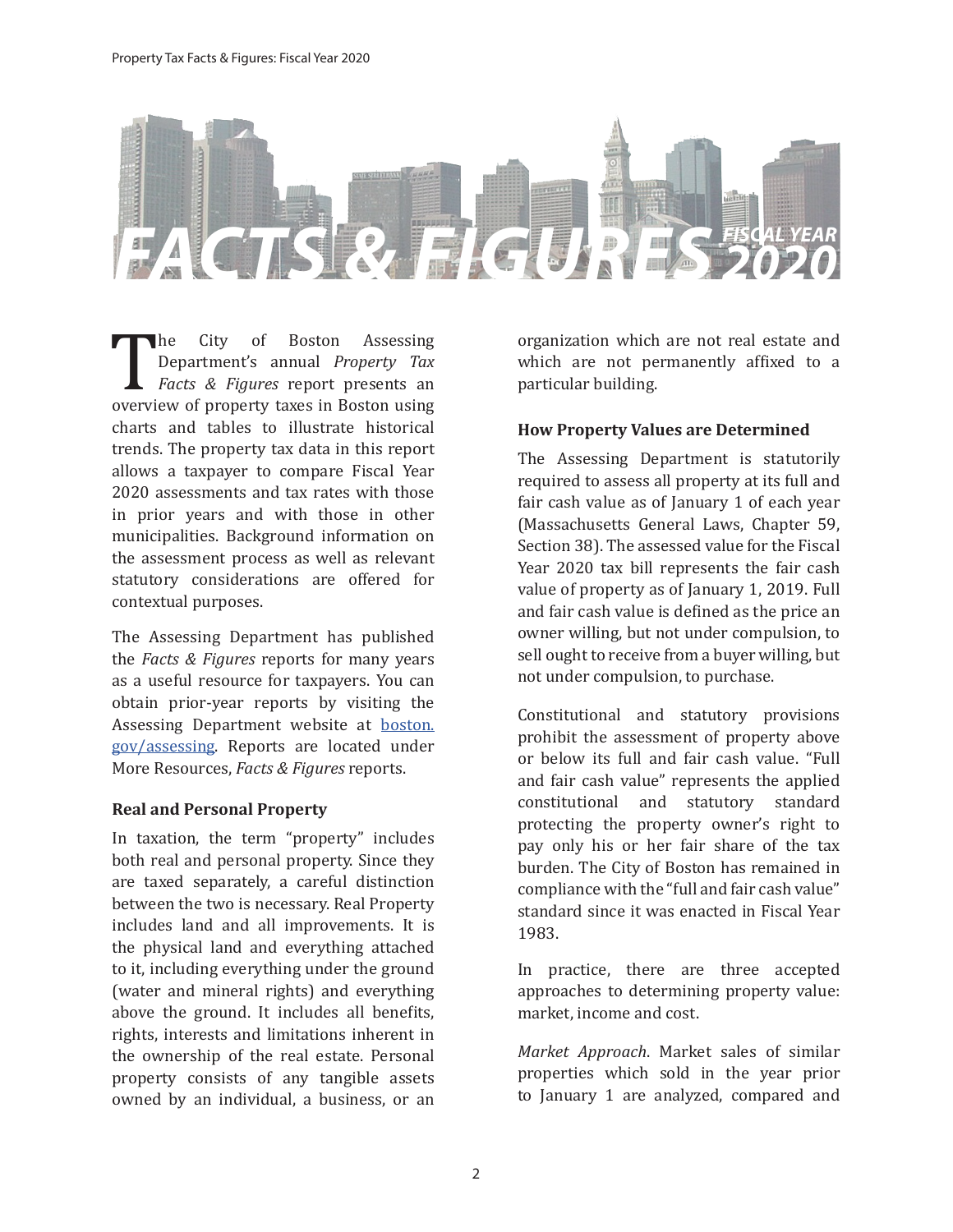adjusted to forecast what the property would sell for on January 1. When there are many sales, the market approach is the most accurate and dependable tool in the determination of value. Most residential property is valued by the market approach.

*Income Approach*. The income stream that a property is likely to produce for an investor is determined by examining data such as rents, occupancy rates, and expenses. The process of capitalization converts the future income stream into present worth or market value. The income approach is most applicable to real estate that is bought and sold based on its income-producing capabilities, such as retail stores, office buildings and apartment buildings.

*Cost Approach*. The current reproduction or replacement cost of a property is determined with adjustments made for depreciation and land value. Reproduction cost is the amount of money necessary to erect a new structure that is an exact replica of the existing building. Replacement cost is the expenditure necessary to build a new building equal in utility to the original and able to serve as a substitute in function. The cost approach is most applicable to special purpose properties that are not readily sold or rented.

#### **Assessment Dates and Fiscal Year**

Property tax assessments in Massachusetts are made in connection with fiscal years. Fiscal Year 2020 began on July 1, 2019 and ends on June 30, 2020. Massachusetts law requires that all property be assessed at its full market value as of the January 1 preceding the start of the fiscal year (January 1, 2019 for Fiscal Year 2020).

It is the ownership, condition, and value of the property on January 1 that determines the assessment and to whom the tax bill is assessed. Any new structures, additions, demolitions, improvements, or alterations that occur after January 1st will not be reflected in the assessing records until the subsequent fiscal year.

## *Fiscal Year 2020 Assessed Values*

In Fiscal Year 2020, property assessments continued to increase due to the active real estate market throughout most neighborhoods during calendar year 2018.

The tax base - i.e. the total value of all taxable assessed property - increased from \$164.5 billion in Fiscal Year 2019 to \$176.2 billion in Fiscal Year 2020, an increase of \$11.7 billion or 7.1%. See Figure 1 for historic trends in the City of Boston's total assessed value, as



FIGURE 1: Total Assessed Value, Fiscal Years 1983-2020

| FY   | <b>Total Value</b> |
|------|--------------------|
| 1983 | \$12,177,086,706   |
| 2011 | \$86,800,582,862   |
| 2012 | \$88,500,410,287   |
| 2013 | \$92,199,271,698   |
| 2014 | \$99,832,812,559   |
| 2015 | \$110,736,862,222  |
| 2016 | \$128,047,080,703  |
| 2017 | \$143,941,946,439  |
| 2018 | \$153,925,958,195  |
| 2019 | \$164,514,120,730  |
| 2020 | \$176,198,904,754  |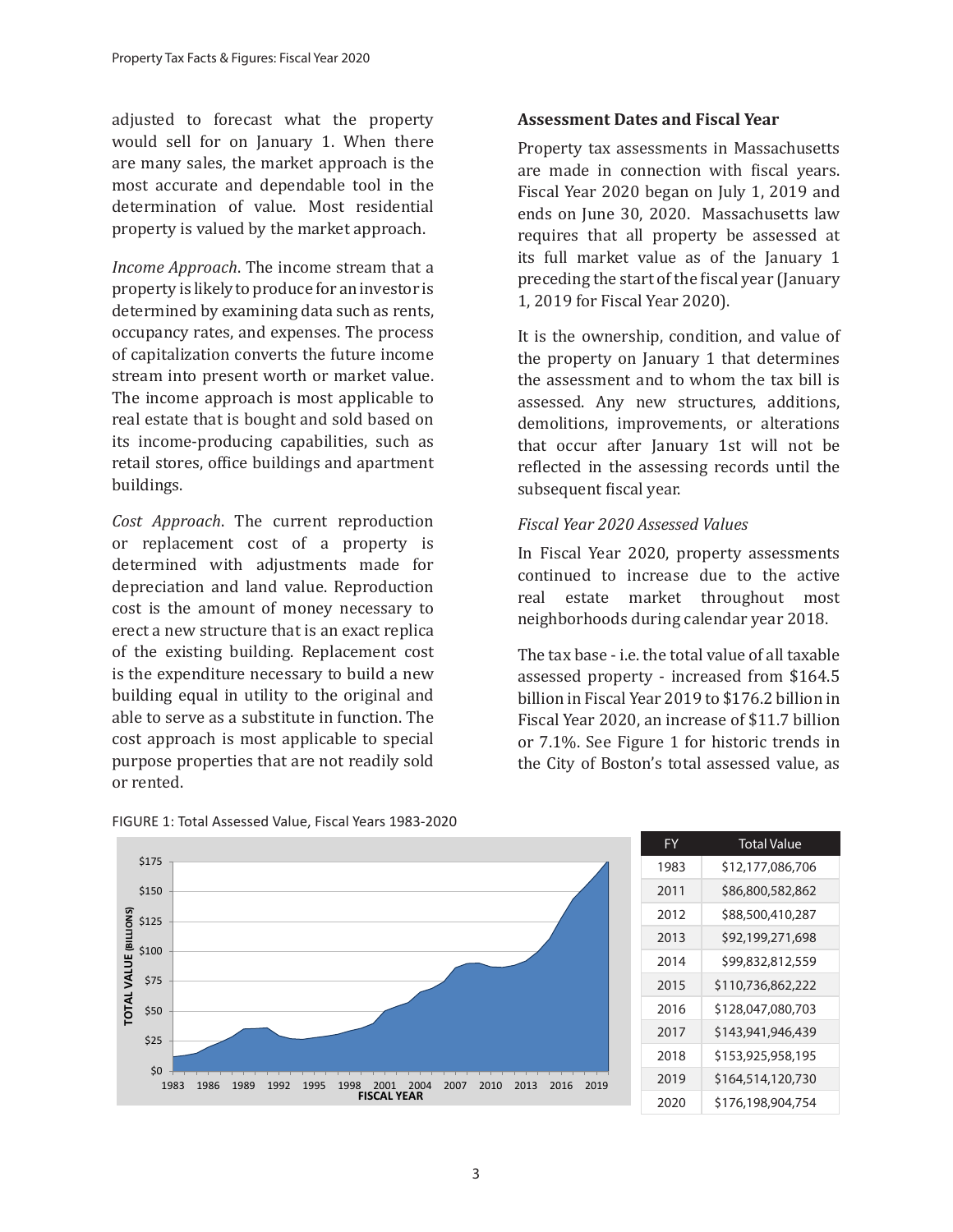well as Appendix A for assessed values by class for fiscal years 2014 to 2020.

#### **Revaluation**

Chapter 40, Section 56, of the Massachusetts General Laws, requires all cities and towns to conduct a revaluation every five years. A recent change in state law moved the revaluation cycle to every five years from every three years. Statewide, cities and towns are working with the Massachusetts Department of Revenue ("DOR") to transition to this new schedule. The City conducted its most recent revaluation in Fiscal Year 2016 and the next revaluation is scheduled to take place in Fiscal Year 2021.

The DOR applies a rigorous certification process when a community revalues its property, requiring that assessments meet strict statistical tests to ensure that they accurately reflect the market and are applied consistently. In the years between revaluations, the City, pursuant to state law, must adjust property assessments consistent with real estate market trends.

#### **Classification**

Boston assesses both real and personal property. In 1978, the citizens of the Commonwealth approved a constitutional amendment authorizing the Legislature to classify real property into as many as four classes and to tax these classes differently. Assessors in Massachusetts assign real property in the city or town according to its use: residential, open space, commercial, or industrial. Personal property is not broken into classes. The City's composition of real and personal property is shown in Figure 2.

*Class One:* Residential. Includes all property containing one or more units used for human habitation. The class includes accessory land and buildings such as garages and sheds. Single-family homes are in this class, as are large apartment buildings. Hotels and motels

FIGURE 2: Classes of Property, Fiscal Year 2020



are not included in this class. See Figure 3 for a breakdown of residential property by type.

*Class Two*: Open Space. Includes land maintained in an open or natural condition, which contributes significantly to the benefit

FIGURE 3: Residential Assessments, Fiscal Year 2020

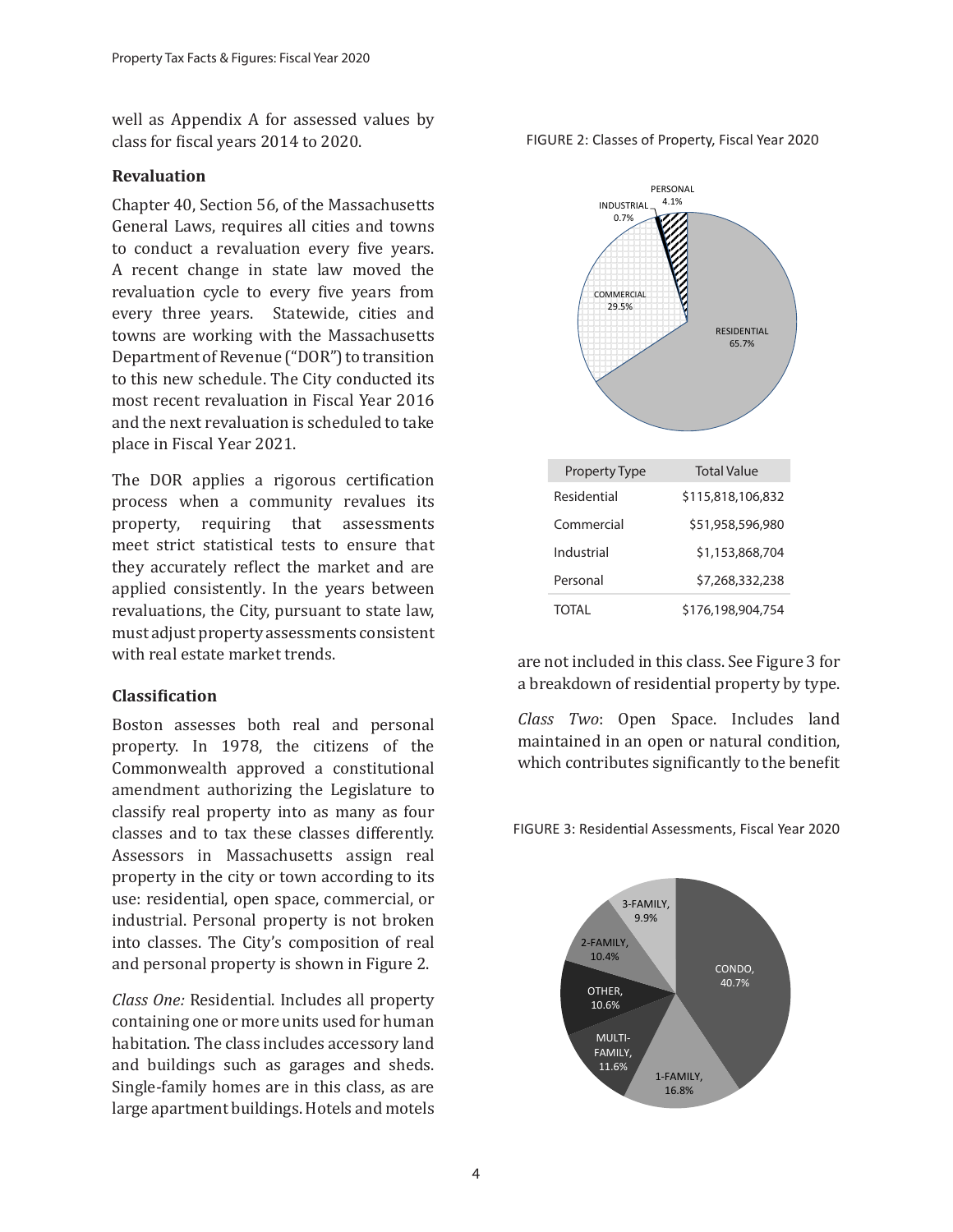FIGURE 4: Classified Tax Rates, Fiscal Years 2014-2020



and enjoyment of the public. Such land cannot be held for the production of income. The Open Space classification is not used by the City of Boston.

*Class Three*: Commercial. Includes any property held for the purpose of conducting a business, such as office buildings, retail stores, restaurants, etc.

*Class Four*: Industrial. Includes any property involved in manufacturing, processing or extraction. It includes real property of utility companies used for storage and generation purposes.

*Personal Property*: Contains all taxable personal property of individuals, partnerships, associations, and certain



FIGURE 5: Impact of Classification, Fiscal Year 2020

corporations. In Boston, a large portion of this class is owned by public utilities.

# *Impact of Classification*

Preferential tax treatment for residential property is not required by the Commonwealth; it is a local option. In Boston, the City Council, with the approval of the Mayor, has chosen to fully implement classification. This implementation reduces the residential tax rate to the lowest level allowed by law. Without classification, residential taxpayers would see their property taxed at a much higher rate.

The Fiscal Year 2020 classified tax rate for residential property is \$10.56 per thousand of property value, while the classified tax rate for commercial, industrial, and personal property is \$24.92 per thousand of property value. Trends in classified tax rates for fiscal years 2014 to 2020 are displayed in Figure 4. See Appendix A for specific tax rates for fiscal years 2014 to 2020.

In Fiscal Year 2020, classification resulted in substantial savings for the City's residential taxpayers (Figure 5). On average, classification saved homeowners:

- \$2,636 on a residential condominium;
- \$2,341 on a single-family home;
- \$2,593 on a two-family home; and
- \$3,122 on a three-family home.

## **Property Tax Levy**

The property tax levy is the amount a municipality raises through real and personal property taxes. In Boston, the property tax levy is the City's largest source of revenue. Each year, the amount to be raised must be determined in accordance with Proposition  $2\frac{1}{2}$ .

## *Proposition 2½*

Proposition 2½, an initiative petition,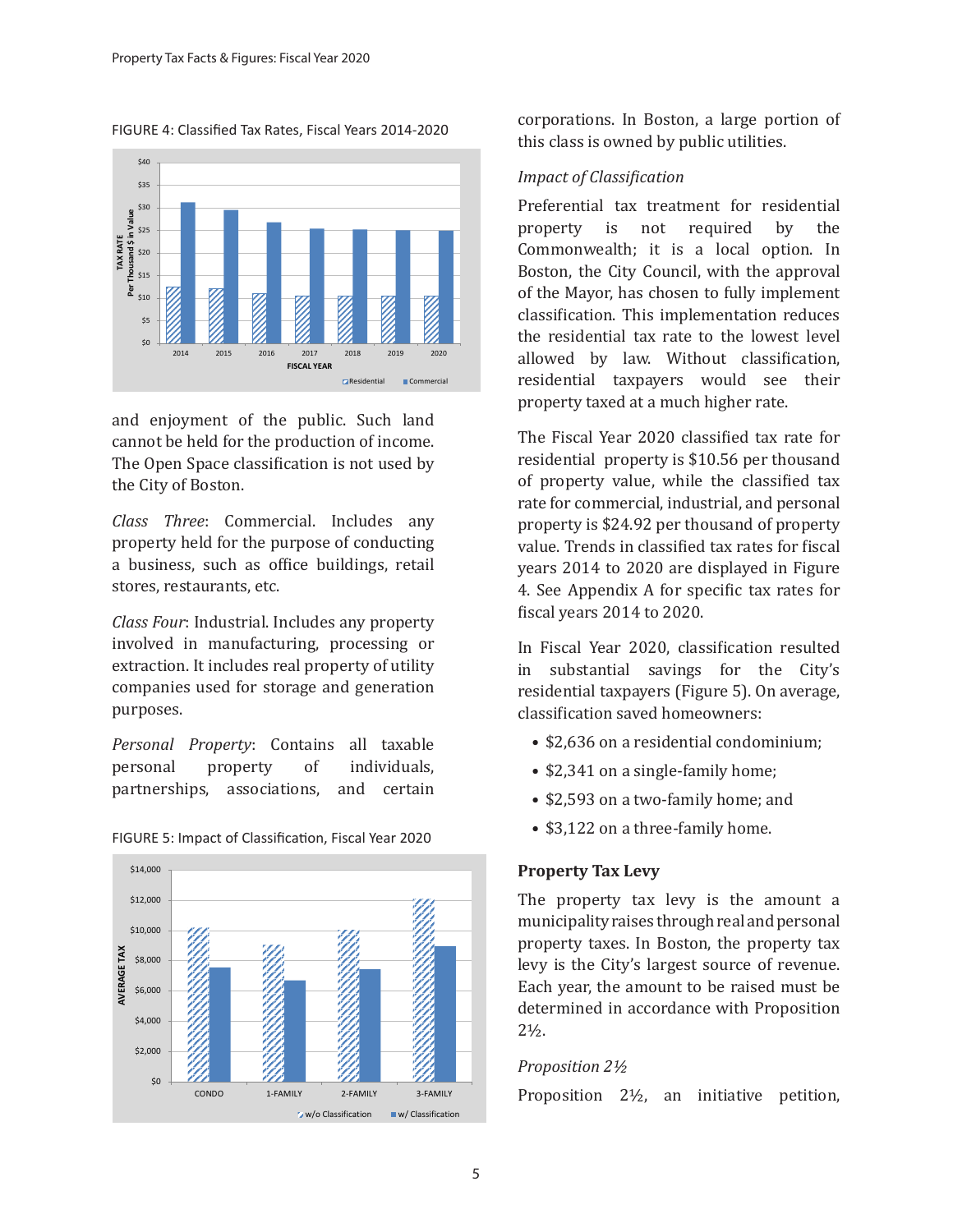was approved by the citizens of the Commonwealth in 1980. Its principal provisions relative to the property tax are to:

- Limit the property tax levy in a city or town to no more than 2.5% of the total fair cash value of all taxable real and personal property.
- Limit the property tax levy to no more than a 2.5% increase over the prior year's levy limit, with certain provisions for new growth and construction. Taxpayers should note that the 2.5% limit applies to the entire levy, not to individual tax bills.
- Provide for local overrides of the levy limit and a local option to exclude certain debt from the limit. Since the inception of Proposition 2½, the City of Boston has not voted to either override the levy limitations or exclude any debt as allowed by Proposition 2½.

Under the provisions of Proposition 2½, the property tax may not exceed 2.5% of the value of all taxable property. In Fiscal Year 2020, the overall effective tax rate taxes as a percent of value - was 1.42%. For more information about Proposition 2½, see

Massachusetts General Laws Chapter 59, Section 21C.

### *New Growth*

Proposition 2½ allows a community to increase its levy limit annually by an amount based upon the valuation of certain new construction and other growth in the tax base that is not the result of property revaluation. The purpose of this provision is to recognize that new development results in additional municipal costs; for instance, the construction of a new housing development may result in increased school enrollment, public safety costs, and so on.

This provision covers:

- New construction, additions, and alterations that result in increases in assessed valuation aside from revaluation effects;
- New personal property;
- Exempt property returned to the tax rolls; and
- Net increased valuation for subdivision parcels and condominium conversions.

New growth is calculated by multiplying the increase in the assessed valuation of a newly



| FY   | <b>Total Levy</b> |
|------|-------------------|
| 1983 | \$374,611,299     |
| 2011 | \$1,539,679,824   |
| 2012 | \$1,614,028,834   |
| 2013 | \$1,683,681,079   |
| 2014 | \$1,778,801,240   |
| 2015 | \$1,867,767,429   |
| 2016 | \$1,961,476,603   |
| 2017 | \$2,086,675,511   |
| 2018 | \$2,216,490,728   |
| 2019 | \$2,350,783,055   |
| 2020 | \$2,509,114,748   |
|      |                   |

#### FIGURE 6: Total Property Tax Levy, Fiscal Years 1983-2020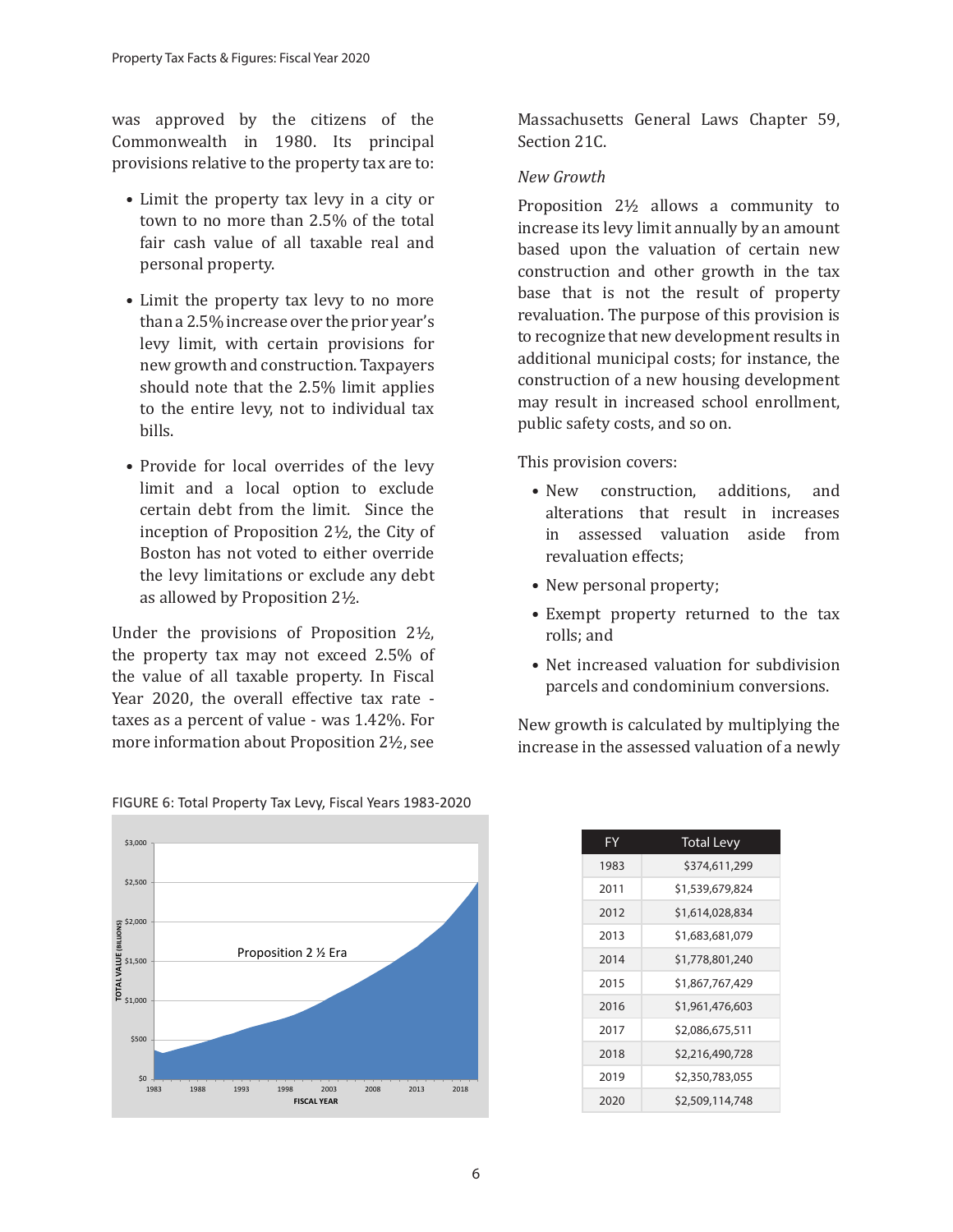



*\*New Growth includes amended growth from the prior fiscal year.*

taxable property by the prior year's tax rate for the appropriate class of property.

#### *Fiscal Year 2020 Tax Levy*

The Fiscal Year 2020 tax levy is \$2.509 billion, an increase of \$158.3 million (7.1%) over last year. Historical tax levy information is displayed in Figure 6. Of the levy growth, \$98.7 million is the result of new construction and properties being added to the tax base. \$0.8 million comes from the Amended FY 2019 Growth. An additional \$58.8 million is the 2.5% increase allowed under Proposition 2½. The levy limit trend from fiscal years 2014 to 2020 is displayed in Figure 7. Specific Levy Limit data (Prior-Year Limit, 2.5% growth, and new growth amounts) is provided in Appendix B.

#### **Property Tax Bills**

The City of Boston issues tax bills on a quarterly basis. Preliminary payments are due August 1 (first quarter) and November 1 (second quarter) of each year. The amount is equal to 50% of the prior year's tax, divided into two equal payments. The preliminary tax is not an estimated tax bill for the new fiscal year; rather, as indicated on the tax bill, it is a preliminary amount based upon the prior year's tax.

The third quarter bill is issued in late December of each year and indicates the fair cash value assessment, the tax rate for the fiscal year, and the entire tax owed. Any exemption, for which a taxpayer has been approved, appears as a credit on this bill. The tax due, less the earlier preliminary payments and approved exemptions, is payable in two equal installments that are due on February 1 and May 1 of the tax year.

#### *Average Single-Family Tax Bill*

The average single-family tax bill for<br>properties receiving the residential properties receiving the residential exemption increased by \$268, from \$3,570 last year to \$3,838 in Fiscal Year 2020. A comparison of average single-family tax bill amounts of properties with the residential exemption for fiscal years 2014 to 20220 is provided in Figure 8. Residential taxes in Boston remain extremely competitive compared to neighboring cities and towns (see Appendix C). The average single family tax bill in Boston is 37.9% below the Fiscal Year 2020 statewide average of \$6,182 (*source: Massachusetts Department of Revenue statewide data, as of 3/2/2020, excluding communities with the residential exemption).*



#### FIGURE 8: Avg. Single-Family Tax Bill, Fiscal Years 2014-2019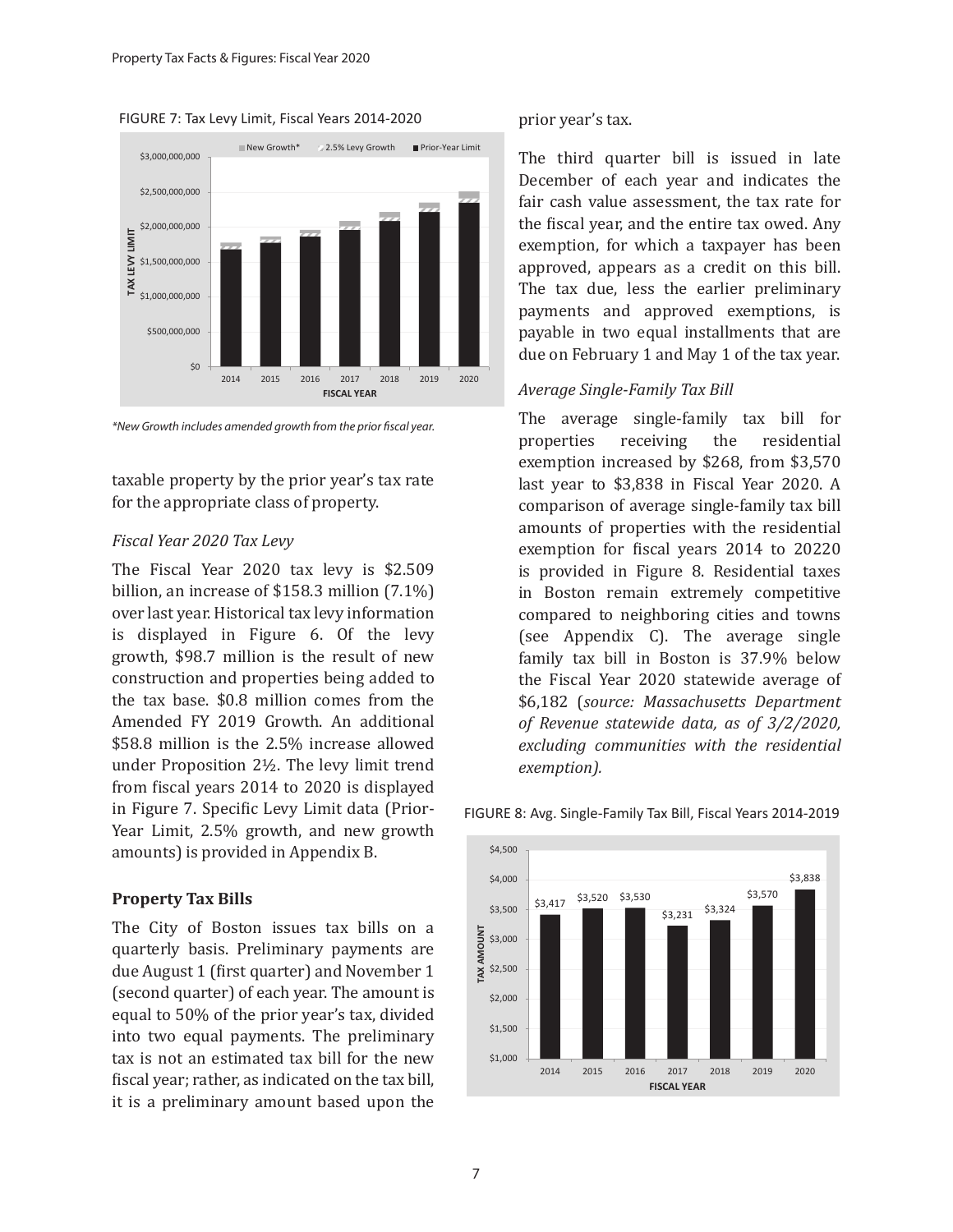## **Community Preservation Act (CPA)**

In November 2016, Boston voters approved the Community Preservation Act (CPA) by voting "yes" on Ballot Question 5. By adopting the CPA, the City has created a Community Preservation Fund. The City finances this fund in part by a 1% property tax-based surcharge on residential and business property tax bills that is used to initiatives including: affordable housing, historic preservation, open space, and public recreation. More information on specific projects funded by the CPA surcharge is available at boston.gov/cpa.

The CPA surcharge is calculated by first deducting \$100,000 from the value of a property. Next, the residential exemption and any personal exemptions are applied to the recalculated tax, or the "revised net tax." The CPA surcharge is 1% of the revised net tax, divided over four quarterly tax bills. For first- and second-quarter tax bills, the CPA surcharge is estimated using the revised net tax from the prior year. A CPA surcharge exemption is available to low-income property owners and low-to-moderate income senior property owners.

## **Property Tax Relief**

The City of Boston offers a number of property tax relief programs for qualified homeowners. These programs include the residential exemption, personal exemptions, and tax deferrals. Information on these programs appears below, and can also be found at boston.gov/assessing.

## *Residential Exemption*

The residential exemption is a reduction in real estate taxes for those homeowners who occupy their property as their principal residence. Per Massachusetts General Laws Chapter 59, Section 5C, the residential exemption is a local option that must be adopted by "the board of selectmen or mayor, with the approval of the city council, as the case may be." In 2016, Mayor Walsh advocated for a change in state law that increased the residential exemption limit from 30% to 35% of the average assessed value of all Class One residential properties.

This year, the City Council, with the approval of the Mayor, once again chose the maximum exemption allowed by law. The Fiscal Year 2020 residential exemption amount increased by \$160.70 over last year's amount, from \$2,719.09 to \$2,879.79. This residential exemption amount is equivalent to a property value reduction of \$272,707. See Figure 9 for residential exemption amounts for fiscal years 2014 to 2020.

To qualify, homeowners must own and occupy their property as their principal residence before the January 1 preceding the start of the fiscal year. In certain circumstances, homeowners may qualify if they first obtained their primary residence before July 1, 2019. The filing deadline for Fiscal Year 2020 is April 1, 2020.

# *Personal Exemptions*

A personal exemption releases a taxpayer from an obligation to pay all or a portion of



#### FIGURE 9: Residential Exemption, Fiscal Years 2014-2020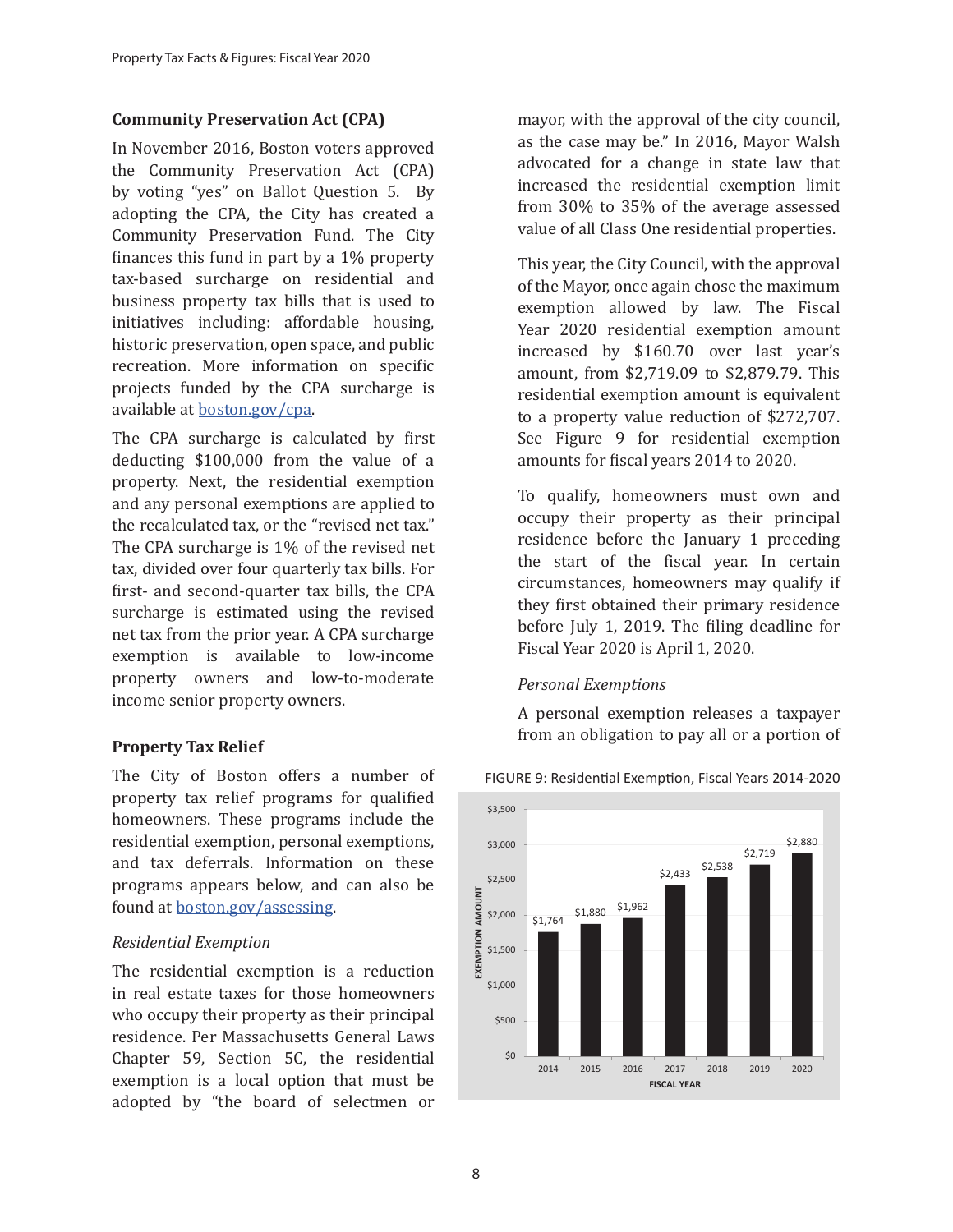the taxes assessed on a parcel of property, based on specific conditions. The City of Boston extends the maximum benefit allowed by law to those who qualify for the exemptions shown in Table 1 under Chapter 59, Section 5 of the Massachusetts General Laws.

Some notable personal exemption program information is described below:

*National Guard Exemption*. In 2011, the City of Boston implemented a new personal exemption program to offer tax relief to those homeowners that served overseas during the fiscal year as members of the National Guard or Military Reserve. Qualified applicants will be eligible for a 100% reduction in real estate taxes for the given year. The Boston City Council extended the National Guard exemption program for an additional period of two years through Fiscal Year 2020.

*Elderly Exemption (41C)*. In 2010, the City Council increased the exemption amount for the 41C Elderly Exemption from \$500 to \$750 to provide additional relief to qualifying seniors. Similarly, the City adopted the local option amendment to the 41C to both reduce the eligibility age (from 70+ to 65+) and increase the income and asset limits in 2004.

*The "Boston Bill."* Under the "Boston Bill", Chapter 73 of the Acts of 1986, taxpayers who are eligible for certain personal exemptions may receive additional relief that can further reduce their tax bill. Recipients of the Elderly Exemption (41C), Blind Exemption (37A), Veterans Exemption (22-22E) or Surviving Spouse, Minor Child of Deceased Parent, Elderly Exemption (17D) may qualify for additional tax relief in an amount up to the amount of relief afforded by the specific personal exemption. For instance, a taxpayer who is eligible for the 41C Elderly Exemption and who will receive a reduction in their tax liability of \$750 may receive additional relief of up to \$750. Additional relief is not

#### TABLE 1: Personal Exemptions

| Clause        | <u>Program</u>                                                                               |
|---------------|----------------------------------------------------------------------------------------------|
| 17D           | Surviving Spouse; Minor Child of a<br>Deceased Parent; Elderly Persons over<br>the Age of 70 |
| 18            | Hardship exemption                                                                           |
| $22 -$<br>22F | Oualified Veteran homeowner with a<br>service-connected disability during the<br>time of war |
| 37A           | Homeowners who are legally blind                                                             |
| 41C           | Elderly homeowner over the age<br>of 65 who meets certain financial<br>requirements          |
| 42            | Surviving Spouse of a Firefighter or<br>Police Officer killed in the line of duty            |
| 43            | Minor Child of a Firefighter or Police<br>Officer killed in the line of duty                 |
| 56            | National Guard exemption                                                                     |

#### TABLE 2: Tax Deferral Programs

| Clause                               | Program                                                                                                                                        |
|--------------------------------------|------------------------------------------------------------------------------------------------------------------------------------------------|
| 18A                                  | Tax Deferral for hardship caused by a<br>change in active military status                                                                      |
| 41A                                  | Tax Deferral for persons over the age<br>of 65                                                                                                 |
| Ch. 375<br>of the<br>Acts of<br>2016 | Tax Deferral for long-term homeowners<br>$(55+)$ with a net tax liability that is at<br>least 10% greater than the prior year<br>net liability |

granted in cases where the relief amount reduces the tax bill to a level below the prior year's tax bill. No exemption may lower the taxable value of the property below 10% of the assessed value.

The Fiscal Year 2020 filing deadline for all personal exemptions is April 1, 2020. For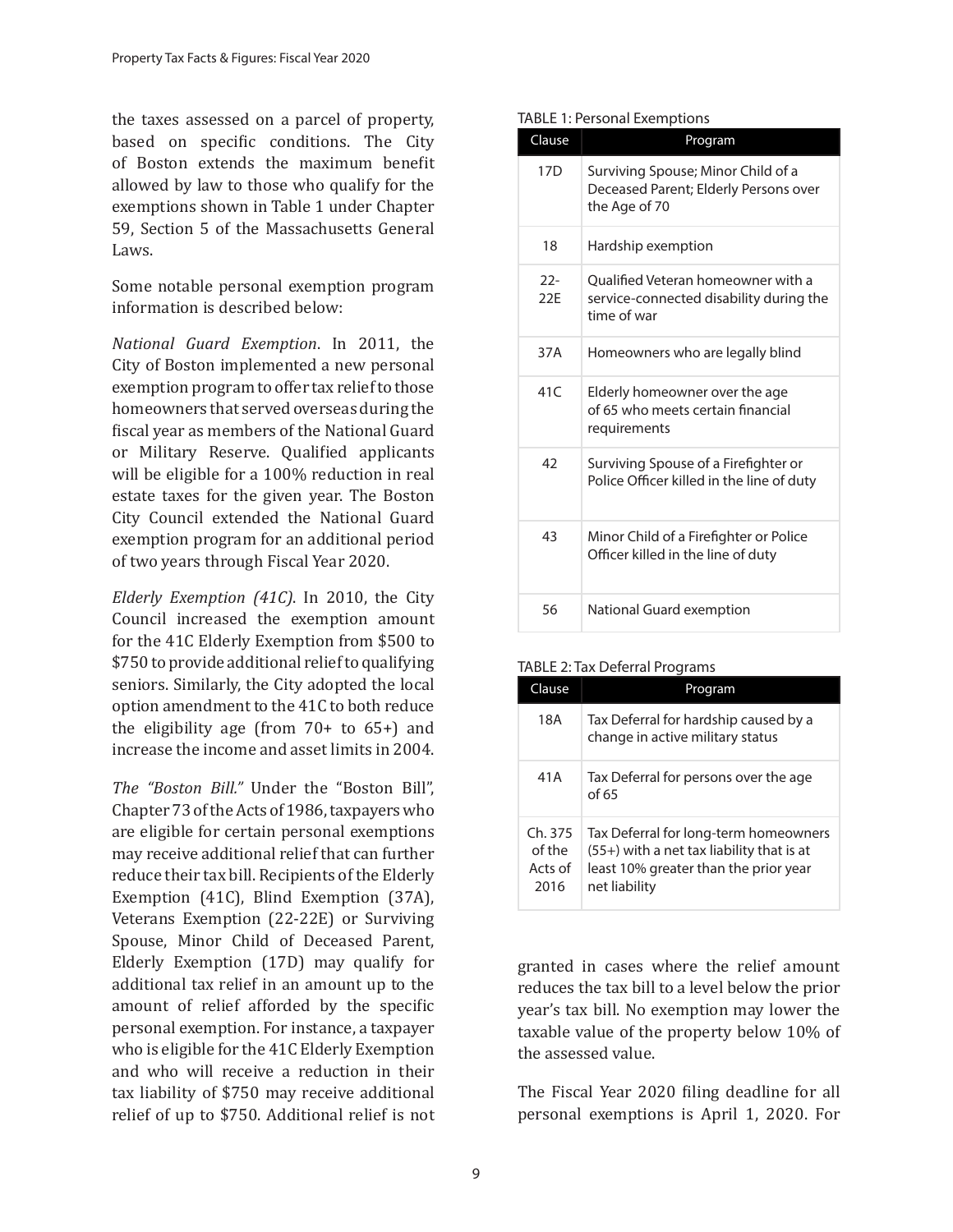more personal exemption information, please visit boston.gov/assessing.

# *Tax Deferral Programs*

Taxpayers may consider participation in a tax deferral program if they are having difficulty affording their tax liability (Table 2). The City of Boston offers a few tax deferral programs to qualified applicants:

The *41A Tax Deferral* for seniors over the age of 65 allows qualified applicants to defer their real estate taxes until the taxes due, including accrued interest at a rate of 4%, equals 50% of the then assessed value of the property. The deferred taxes plus interest must be repaid when the property is sold or transferred, upon the death of the owner, or upon the death of a surviving spouse if he/ she entered into a new deferral agreement with the City.

The *18A Tax Deferral* allows taxpayers who are experiencing financial hardship as a result of a change to active military status to defer their taxes for no more than 3 fiscal years. The applicable rate of interest is 8% while a Tax Deferral & Recovery Agreement is in place and 14% once the Agreement is terminated.

The *Long Term Homeowner Tax Deferral* is a new deferral program that the City implemented in FY17 for those long-tenured homeowners ages 55 and over whose net real estate tax liability (i.e. gross tax reduced by residential exemption and/or personal exemption) increased by 10% or more over the prior year net real estate tax liability. Similar to the 41A Tax Deferral, the taxes may be deferred until the deferred taxes plus interest equal 50% of the then assessed value of the subject property. The repayment conditions and the income limit are the same as in the 41A Tax Deferral.

The Fiscal Year 2020 filing deadline for the

tax deferrals is April 1, 2020.

# **Data Resources**

Data on all Boston properties is available on the Assessing Department website via Data Boston under Where to Start by visiting boston.gov/assessing. For parcelspecific data and parcel maps, you may visit "Assessing Online" on the Assessing Department website where you can search for parcels using owner name, property address, or parcel identification number (PID).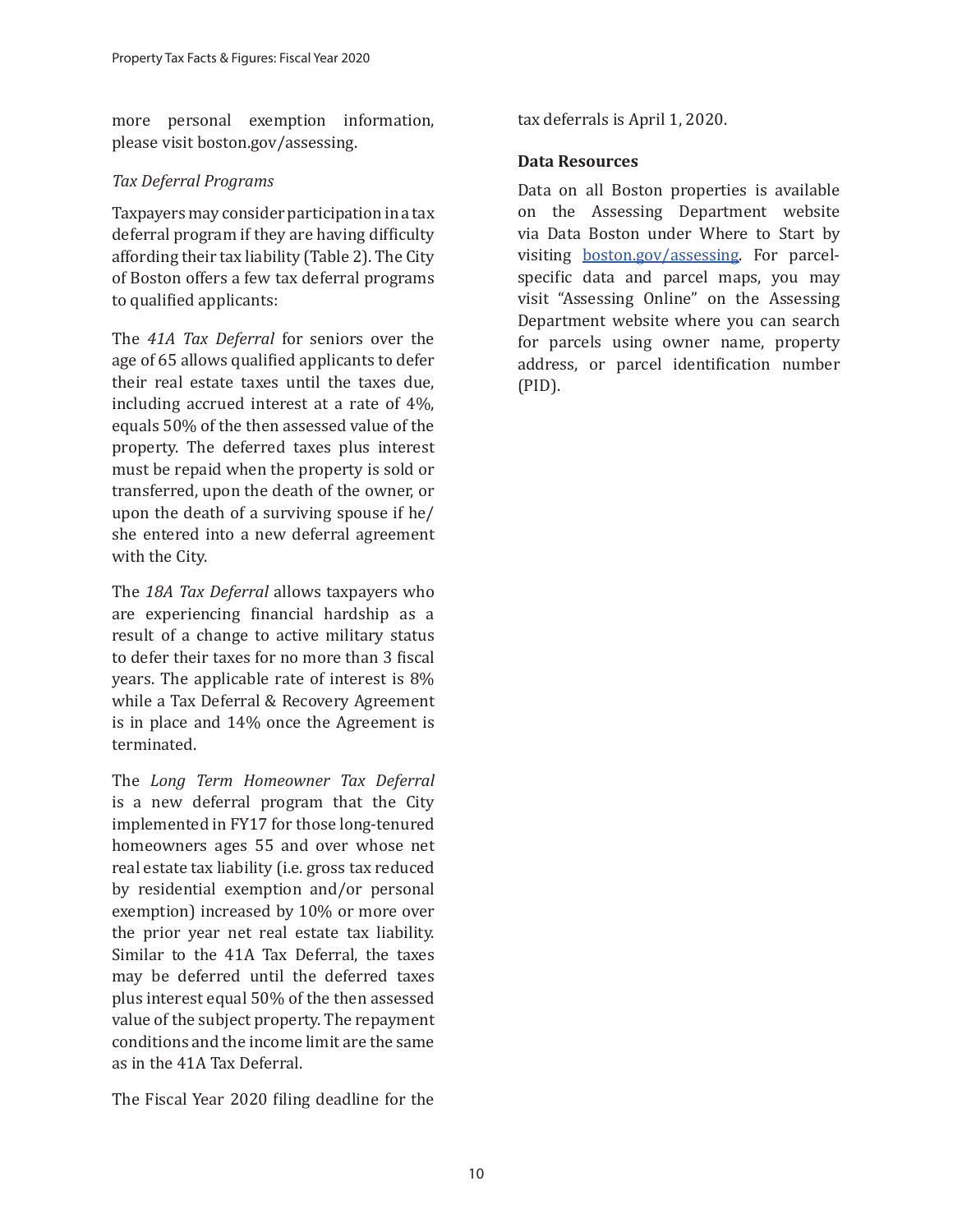# PROPERTY TAX RECAP Fiscal Years 2014-2020

|             | <b>CLASS</b>                                         | <b>TOTAL VALUE</b> | VALUE<br><b>PERCENT</b> | <b>TOTAL LEVY</b> | LEVY<br><b>PERCENT</b> | <b>TAX RATE</b> | RESIDENTIAL<br><b>EXEMPTION</b> |
|-------------|------------------------------------------------------|--------------------|-------------------------|-------------------|------------------------|-----------------|---------------------------------|
| <b>FY20</b> | <b>RESIDENTIAL</b>                                   | \$115,818,106,832  | 65.7%                   | \$1,004,256,941   | 40.0%                  | \$10.56         | \$2,879.79                      |
|             | <b>COMMERCIAL</b>                                    | 51,958,596,980     | 29.5%                   | 1,294,651,745     | 51.6%                  | 24.92           |                                 |
|             | <b>INDUSTRIAL</b>                                    | 1,153,868,704      | 0.7%                    | 28,752,979        | 1.1%                   | 24.92           |                                 |
|             | PERSONAL                                             | 7,268,332,238      | 4.1%                    | 181,105,385       | 7.2%                   | 24.92           |                                 |
|             | <b>TOTAL</b>                                         | \$176,198,904,754  |                         | \$2,508,767,050   |                        |                 |                                 |
| <b>FY19</b> | <b>RESIDENTIAL</b>                                   | \$107,628,598,330  | 65.4%                   | \$927,948,556     | 39.5%                  | \$10.54         | \$2,719.09                      |
|             | COMMERCIAL                                           | 49,035,301,302     | 29.8%                   | 1,225,726,688     | 52.2%                  | 25.00           |                                 |
|             | <b>INDUSTRIAL</b>                                    | 1,206,341,032      | 0.7%                    | 30,078,837        | 1.3%                   | 25.00           |                                 |
|             | PERSONAL                                             | 6,643,880,066      | 4.0%                    | 166,077,476       | 7.1%                   | 25.00           |                                 |
|             | <b>TOTAL</b>                                         | \$164,514,120,730  |                         | \$2,349,909,104   |                        |                 |                                 |
| <b>FY18</b> | RESIDENTIAL                                          | \$99,885,328,404   | 64.9%                   | \$854,666,857     | 38.6%                  | \$10.48         | \$2,538.47                      |
|             | <b>COMMERCIAL</b>                                    | 46,615,297,303     | 30.3%                   | 1,174,705,492     | 53.0%                  | 25.20           |                                 |
|             | <b>INDUSTRIAL</b>                                    | 1,187,339,230      | 0.8%                    | 29,920,949        | 1.3%                   | 25.20           |                                 |
|             | PERSONAL                                             | 6,237,993,258      | 4.1%                    | 157,197,430       | 7.1%                   | 25.20           |                                 |
|             | <b>TOTAL</b>                                         | \$153,925,958,195  |                         | \$2,216,490,728   |                        |                 |                                 |
| <b>FY17</b> | RESIDENTIAL                                          | \$93,462,190,788   | 64.9%                   | \$806,004,110     | 38.6%                  | \$10.59         | \$2,432.91                      |
|             | <b>COMMERCIAL</b>                                    | 43,571,093,612     | 30.3%                   | 1,105,398,645     | 53.0%                  | 25.37           |                                 |
|             | <b>INDUSTRIAL</b>                                    | 1,103,888,116      | 0.8%                    | 28,005,642        | 1.3%                   | 25.37           |                                 |
|             | PERSONAL                                             | 5,804,773,923      | 4.0%                    | 147,267,114       | 7.1%                   | 25.37           |                                 |
|             | <b>TOTAL</b><br>\$143,941,946,439<br>\$2,086,675,511 |                    |                         |                   |                        |                 |                                 |
| FY16        | <b>RESIDENTIAL</b>                                   | \$83,719,422,425   | 65.4%                   | \$773,052,085     | 39.4%                  | \$11.00         | \$1,961.58                      |
|             | <b>COMMERCIAL</b>                                    | 38,031,832,832     | 29.7%                   | 1,019,633,438     | 52.0%                  | 26.81           |                                 |
|             | <b>INDUSTRIAL</b>                                    | 908,352,119        | 0.7%                    | 24,352,920        | 1.2%                   | 26.81           |                                 |
|             | PERSONAL                                             | 5,387,473,327      | 4.2%                    | 144,438,160       | 7.4%                   | 26.81           |                                 |
|             | <b>TOTAL</b>                                         | \$128,047,080,703  |                         | \$1,961,476,603   |                        |                 |                                 |
| FY15        | RESIDENTIAL                                          | \$72,346,068,366   | 65.3%                   | \$734,471,194     | 39.3%                  | \$12.11         | \$1,879.53                      |
|             | COMMERCIAL                                           | 32,451,521,456     | 29.3%                   | 957,968,913       | 51.3%                  | 29.52           |                                 |
|             | <b>INDUSTRIAL</b>                                    | 785,061,568        | 0.7%                    | 23,175,017        | 1.2%                   | 29.52           |                                 |
|             | PERSONAL                                             | 5,154,210,832      | 4.7%                    | 152,152,304       | 8.1%                   | 29.52           |                                 |
|             | <b>TOTAL</b>                                         | \$110,736,862,222  |                         | \$1,867,767,429   |                        |                 |                                 |
| <b>FY14</b> | RESIDENTIAL                                          | \$64,541,402,530   | 64.6%                   | \$678,415,075     | 38.1%                  | \$12.58         | \$1,763.84                      |
|             | COMMERCIAL                                           | 29,631,862,869     | 29.7%                   | 923,921,484       | 51.9%                  | 31.18           |                                 |
|             | <b>INDUSTRIAL</b>                                    | 707,563,713        | 0.7%                    | 22,061,837        | 1.2%                   | 31.18           |                                 |
|             | PERSONAL                                             | 4,951,983,447      | 5.0%                    | 154,402,844       | 8.7%                   | 31.18           |                                 |
|             | <b>TOTAL</b>                                         | \$99,832,812,559   |                         | \$1,778,801,240   |                        |                 |                                 |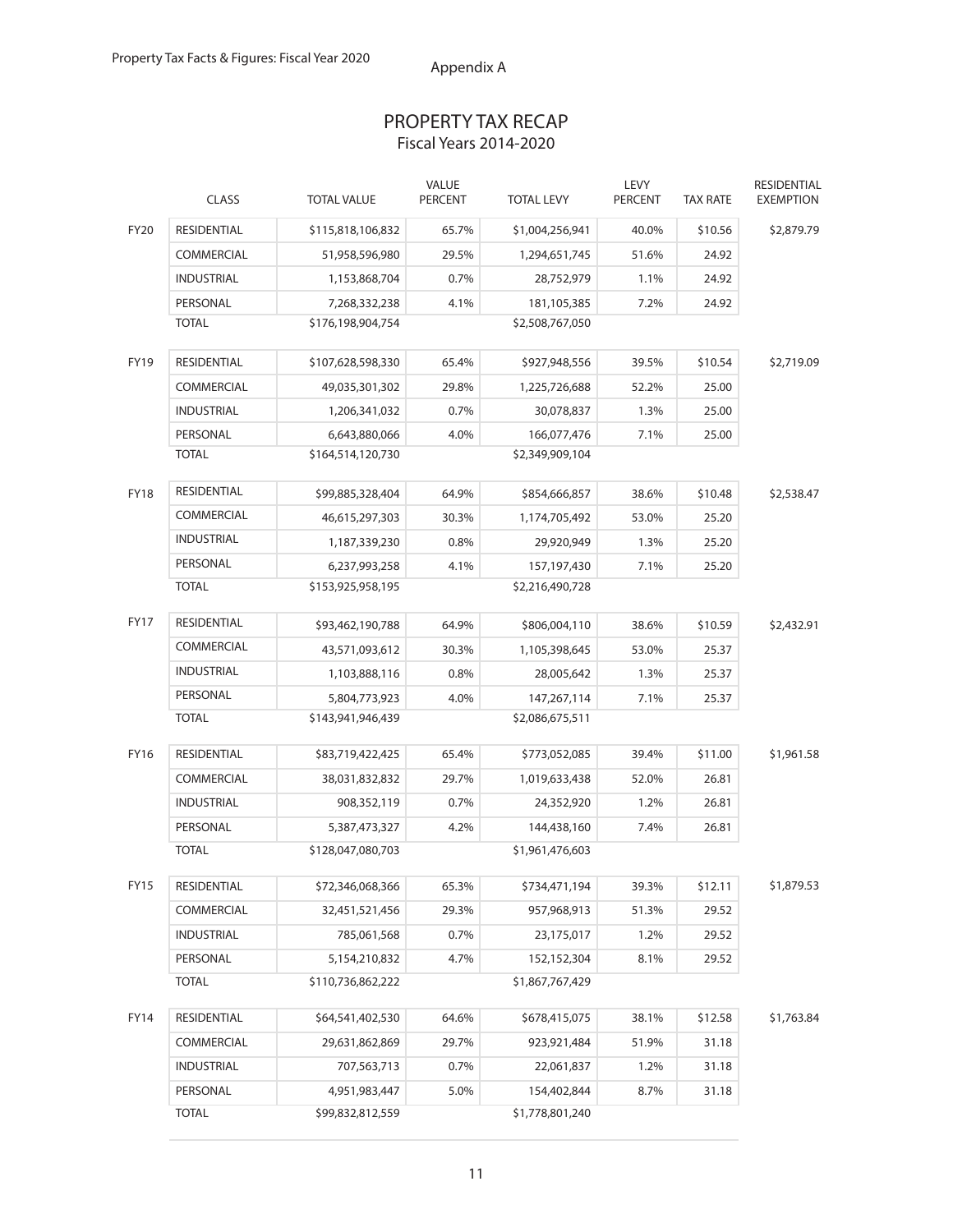| Tax Levy Limit (\$ millions)  |
|-------------------------------|
| <b>Fiscal Years 2014-2020</b> |

|                         | <b>FY14</b> | <b>FY15</b> | <b>FY16</b> | <b>FY17</b> | <b>FY18</b> | <b>FY19</b> | <b>FY20</b> |
|-------------------------|-------------|-------------|-------------|-------------|-------------|-------------|-------------|
| <b>Prior-Year Limit</b> | \$1,683.8   | \$1,779.0   | \$1,868.0   | \$1,962.3   | \$2,086.8   | \$2,216.6   | \$2,350.8   |
| 2½% Levy Growth         | 42.1        | 44.5        | 46.7        | 49.1        | 52.2        | 55.5        | 58.8        |
| New Growth*             | 53.1        | 44.5        | 47.6        | 75.5        | 77.6        | 78.7        | 99.5        |
| <b>TOTAL</b>            | \$1,683.8   | \$1,779.0   | \$1,868.0   | \$1,962.3   | \$2,086.8   | \$2,216.6   | \$2,509.1   |

\*New Growth includes amended growth from the prior fiscal year.